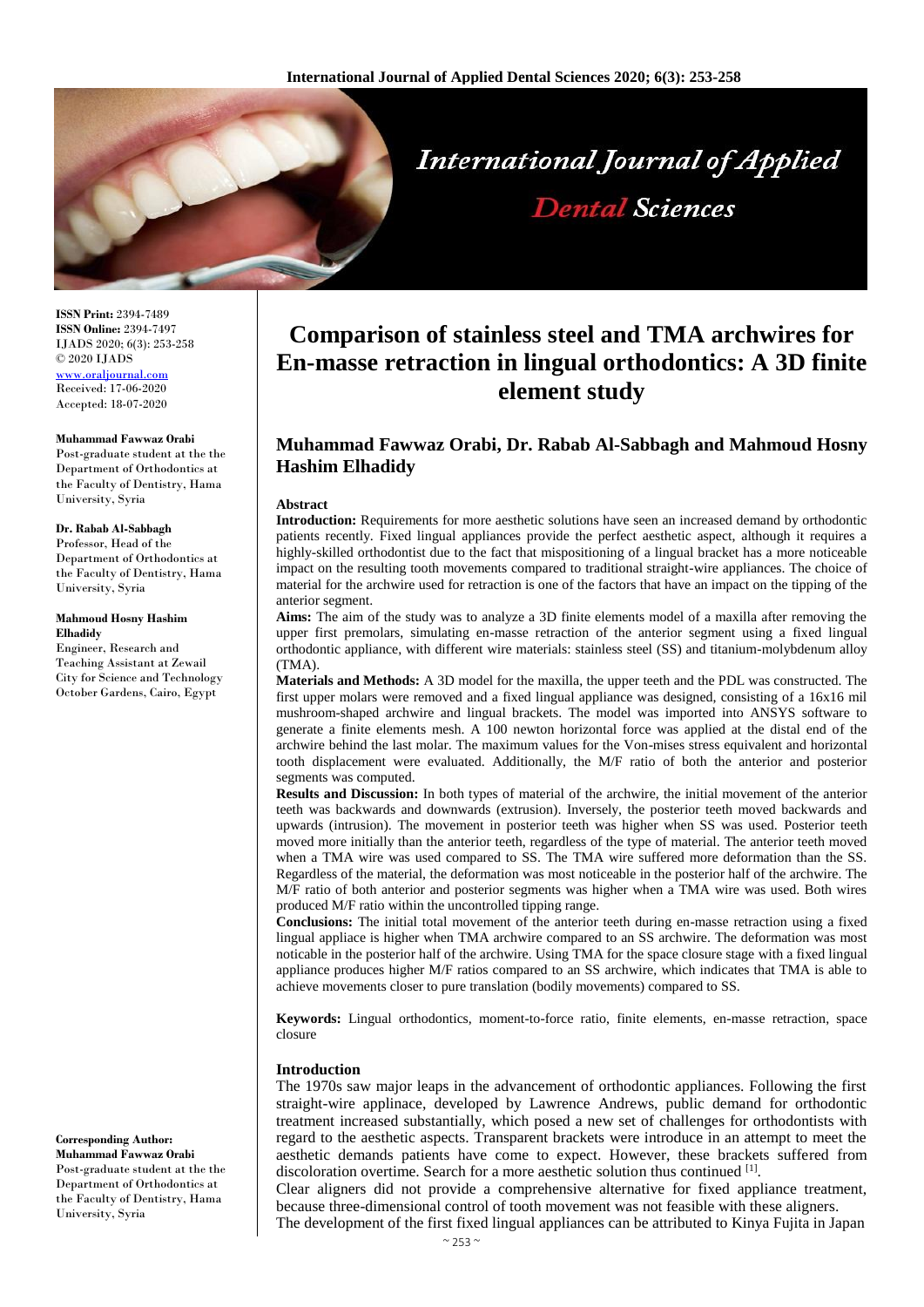and Craven Curz in the United States, who both independently designed brackets which could be bonded to the lingual surfaces of teeth  $[2]$ .

The problems of the first few generations of fixed lingual appliances can be summarized as follows:

- 1. Speaking difficulties
- 2. Gingival irritation
- 3. Occlusal interference
- 4. Problems with controlling tooth movement
- 5. Inaccurate fit between the bracket base and the tooth surface
- 6. Inconvenient bonding and wire fitting

Most of these issues have been overcome with further iteration on the design.

These developments in lingual orthodontics have resulted in a new section to be included in the 4th edition of *Contemporary Orthodontics*, which is considered by many orthodontists as the number 1 orthodontic textbook.



**Fig 1:** A CAD/CAM designed fixed upper lingual orthodontic appliance<sup>[3]</sup>



**Fig 1:** A CAD/CAM designed fixed lower lingual orthodontic appliance [3]

In lingual orthodontics, both loop (fig. 3 and???) and sliding (fig. 2) mechanics can be used. Three types of loops can be used:

- Closed helical loop
- L-loop
- T-loop

Compared to loop mechanics, sliding mechanics suffers from wire friction and difficulty controlling tooth movements, which often causes anchorage loss and intrusion of the anterior segment during retraction.

Loop mechanics, on the other hand, are very efficient for space closure without friction, and allow for adding bends to control the tipping of the teeth. However, this type of retraction requires a more skilled orthodontist<sup>[1]</sup>.



**Fig 2:** Sliding mechanics for retraction [1]



Fig 3: Loop mechanics for retraction<sup>[1]</sup>

# **Main differences between lingual and labial techniques for fixed appliances**

- 1. Anatomical variations of the lingual surfaces
- 2. Torque control
- 3. Area of adhesion surface

# **1. Anatomical variations of the lingual surfaces**

The labial and lingual surfaces of a tooth are vastly different. Additionally, lingual surfaces vary more widely between individuals compared to labial surfaces.

For example, the labial surface of a central incisor is usually very similar between individuals. This is in contrast to the lingual surface. This means that it is usually very difficult to design a lingual bracket based on mean values for surface dimensions.

This is further complicated with the fact that slight differences in the positioning of a lingual bracket has a more evident impact on the root torque.

#### **2. Torque control**

Torque control is particularly important in lingual techniques because incorrect torque causes a completely different result compared to conventional, labial techniques.

When a labial appliance is used, a 10 degree difference in torque is usually unnoticeable to the patient. Only a skilled orthodontic can notice it. Conversely, when a lingual appliance is used, the same 10 degree difference in torque causes a huge change in the vertical position of the tooth. The tooth also appears to be more proclined, which the patient can notice. The issue is further aggravated due to the increased thickness of the lingual bracket.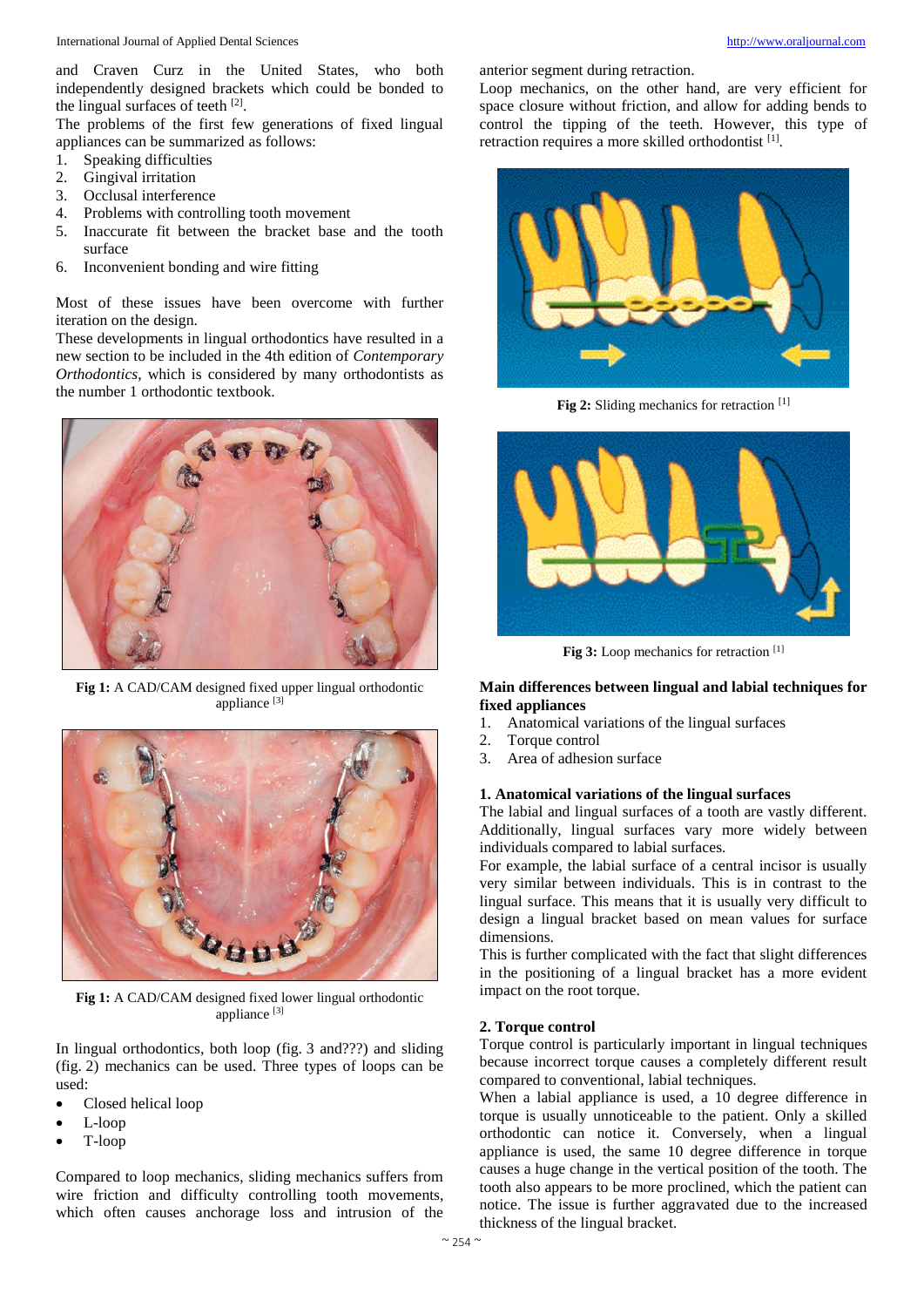This indicates that the design of lingual brackets require far more precision such that the amount of torque play is accurately controlled.

#### **3. Area of adhesion surface**

Most orthodontic patients are kids or young adults. In this age group, the area of adhesion surface on the lingual surfaces of the teeth is usually small, particularly for newly-erupted teeth. This explains the need for a bracket design that is customized for each individual patient [4].

# **Stainless Steel (SS) archwires**

Stainless steel archwires were first introduced by Wikinsons in 1929 <sup>[5]</sup>. This alloy has high stiffness and great resistance to deformation, which allows it to be used during the movement stage of orthodontic treatment. However, this stiffness is not suitable for the early stages of alignment because it makes it difficult to bend the stainless steel wire, and even if the orthodontics manages to do it, the wire will be permanently deformed [6].

#### **Beta titanium (TMA) archwires**

Also known as titanium-molybdenum alloy archwires, or TMA for short, this material wre first introduced in orthodontics by Burstone in 1979. These wires combine excellent formability, a stiffness value that is less than that of stainless-steel (about a third of the stiffness of stainless-steel) and closer to that of nickel titanium, and acceptable resilience, but suffer from friction caused by surface roughness and a greater tendency to fracture when making loops [7].

# **Finite Element Analysis**

In engineering, it is often hard to obtain an analytical mathematical solution. This type of solution can usually only be achieved with specific, simple problems. For materials with complex properties or boundary value problems, engineers often use numerical solutions which are approximate but within acceptable ranges.

In such cases, the solutions that are used provide approximate values for the required measurements at certain points of the studied object. The process for the selection of these points is called *discretization*.

One of the methods used for discretization is to divide the object into smaller objects such that the assembly of these smaller ones represent the original, larger object. In this case, the solution is obtained for each small object separately, and the results are assembled to obtain the final solution for the original object [8].





The basic concept of the finite elements method is to represent an object or a structure as an assembly of smaller parts. (Fig. 5)

- The parts are called *finite elements*.
- The parts are considered to be connected at junctional points, called the nodes.



**Fig 5:** Components of an object in finite elements method (8)

A set of simple equations is selected to calculate the displacement or change amounts that occurs at each of the element. The unknown value in these equations is the amount of displacement at each of the nodes.

# **Aims**

The aim of this study was to analyze the effect of en-masse retraction forces of the anterior segment in cases with increased proclination of the incisors using a fixed lingual appliance with T-loop mechanics using the finite elements method (FEM). Two types of materials for the archwire were compared:

- Stainless steel (SS)
- Titanium-molybdenum alloy (TMA)

The T-loop design chosen for this study was step-less (the two vertical arms of the loop were of equal height, fig. 6).



**Fig 6:** Step-less T-loop design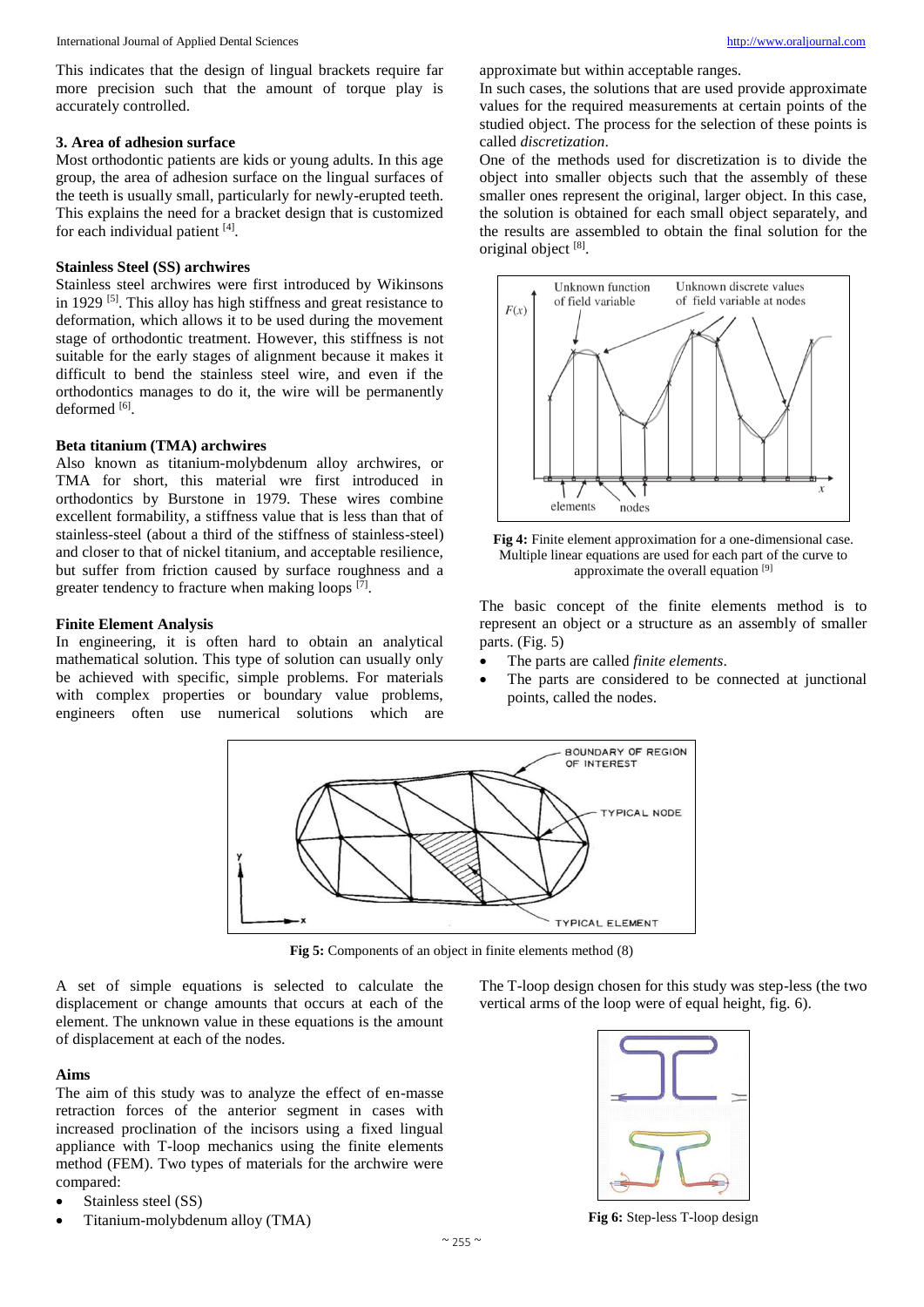#### **Materials and Methods**

A commercial 3D model of the maxilla and the upper teeth was obtained from the internet. The model had full teeth (crowns and roots) but the periodontal ligaments of the teeth were missing. The model was adjusted such that the first premolars were removed and the empty space re-filled with bone. The angle of the front teeth with the occlusal plane was also adjusted based on average values obtained from cephalometric radiographs for patients with Class II division 1 malocclusion. The average value was found to be 57 degrees. The PDL was added by scaling the teeth and performing boolean operations on the scaled shapes such that the thickness of the PDL is set to 0.2mm [10] .

After finishing the adjustment of the model, it was reduced in half using SolidWorks software to save on processing time. Symmetry surfaces were later added in ANSYS workbench.

Using SolidWorks software, models for lingual brackets were designed with 0.018 in slots. An mushroom-shaped, 16x16 mil archwire was also designed with a T-loop that is 7mm height and 8mm wide. An 8-figure ligature wire was fitted on the lingual surfaces of the anterior teeth.

Figure 7 shows the final model that was used to perform the study.



**Fig 7:** Final model

Inside ANSYS Workbench software, a new engineer data source library was created for the materials based on available literature [10, 11].

All materials were considered homogenous and isotropic.

| <b>Material</b>  | Young's modulus (MPa) | Poisson's ratio |
|------------------|-----------------------|-----------------|
| Cortical bone    | $1.37 \times 10^{4}$  | 0.30            |
| Cancelleous bone | $7.90 \times 10^{3}$  | 0.30            |
| Teeth            | $2.07 \times 10^{4}$  | 0.30            |
| TMA archwire     | $6.6 \times 10^{4}$   | 0.30            |
| SS archwire      | $2.00 \times 10^{5}$  | 0.30            |
| SS brackets      | $1.68 \times 10^{4}$  | 0.30            |
| PDL.             | 50.00                 | 0.49            |

**Table 1.**

In ANSYS Multiphysics Mechanical, a finite element mesh was created from the model using tetrahedrons for the shape of elements.

Fixed support for all bone surfaces was set as boundary conditions.

The point of force application was set at the distal end of the archwire behind the second molar's bracket, to simulate loop activation. The center of resistance for the anterior segment was set 13.5 mm apical and 12 mm distal to the incisal tip of central incisor. For the posterior segment, the center of resistance was considered to be located at the mesial surface of the mesial buccal root of the first molar [11].

For each of the two archwire materials, a 100 gram force was applied at each ends of the wire.

#### **Results and Discussion**

# **Comparison of initial movement**

The anterior teeth moved more in the horizontal plane when using TMA wire, the largest difference was at the canine level (fig. 9)



**Fig 8:** Initial horizontal movement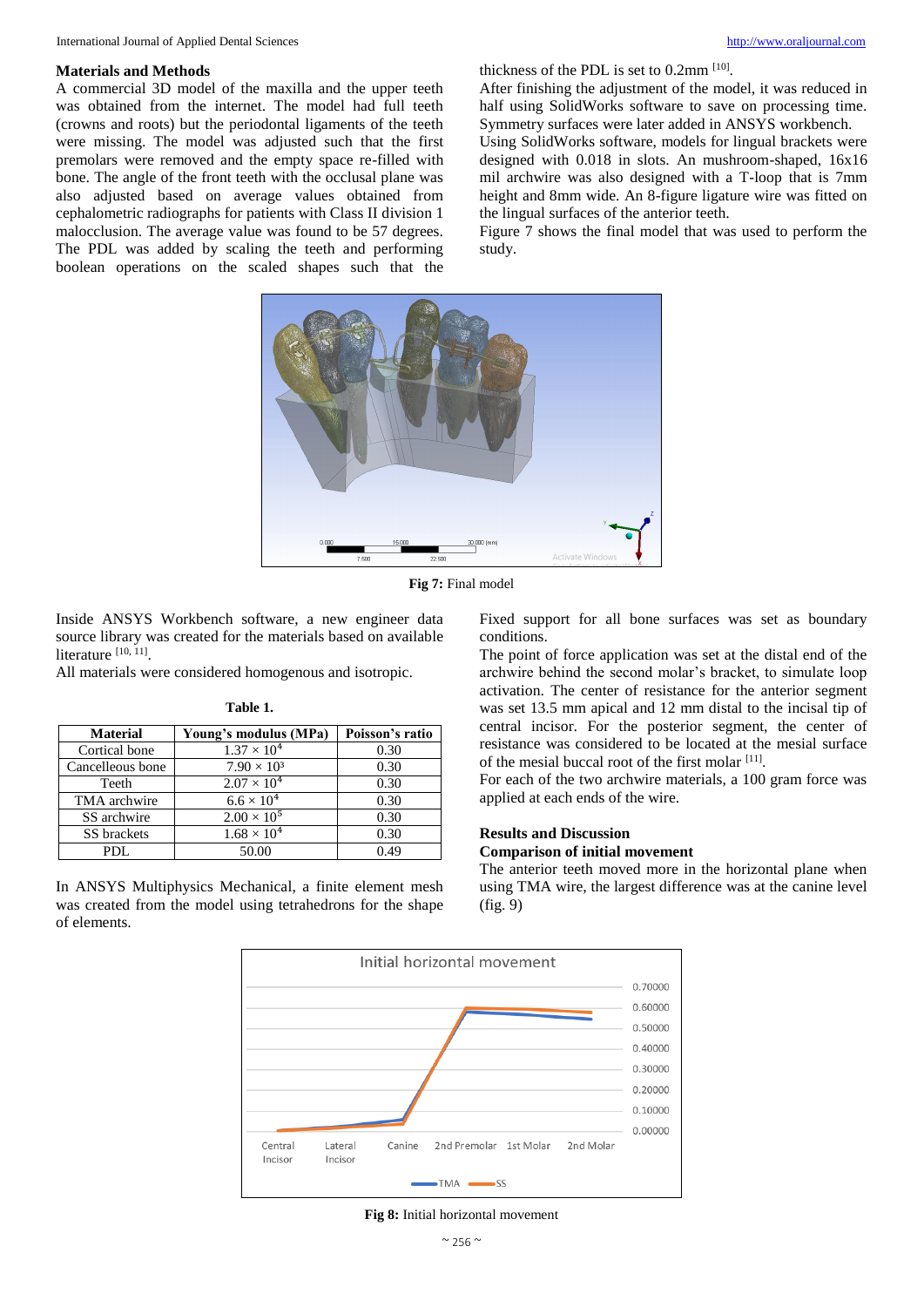At the posterior level, teeth moved more in the horizontal plane when an SS wire was used.

Generally, the initial movement of the posterior teeth was always higher compared to the anterior teeth, regardless of the type of material that was used. This could be attributed to the fact that the posterior teeth are closer to the point of force application, which makes the effect of the force greater and the suppression it suffers less.

The total initial movement of the anterior teeth was larger when TMA was used, compared to SS. (fig. 9)



**Fig 9:** Total initial movement

Conversely, the total initial movement of the posterior teeth was larger when an SS wire was used.

The fact that the posterior teeth moved more (whether directionally or in total) when SS was used can be explained by the higher stiffness of stainless steel compared to TMA, which indicates that it applies greater force levels when compared to a less stiff wire, like TMA.

As for the finding that the TMA caused more movement in the anterior segment, this can be due to the fact that TMA has a more flat stress-strain curve, which means that it produces smaller amounts of force over a longer period of time when the same amount of force is applied to the wire, compared to SS.

This could also explain why the difference between a single posterior tooth's movement for both SS and TMA was larger compared to any of anterior teeth. TMA is able to receive an amount of force and then release it more slowly and more uniformly along the length of the wire compared to SS.

For both types of material, anterior teeth moved backwards and downwards (retraction with extrusion), while the posterior teeth moved backwards and upwards (intrusion).

# **Comparison of moment-to-force ratio**



**Fig 10:** Moment-to-force ratio of both types of material for anterior and posterior segments

Looking at fig. 10, we see that both types of wire materials produced higher M/F ratios at the anterior segment compared to the posterior segment.

For both types of materials, and for both segments, the M/F ratio was less than 10:1, which is the required value to

achieve bodily movements (with no tipping)  $[4]$ . The values in all cases is withing the range of uncontrolled tipping.

Comparing the M/F values at the anterior segment, we find that the TMA wire produced higher values. This indicates that TMA is able to achieve movements closer to controlled